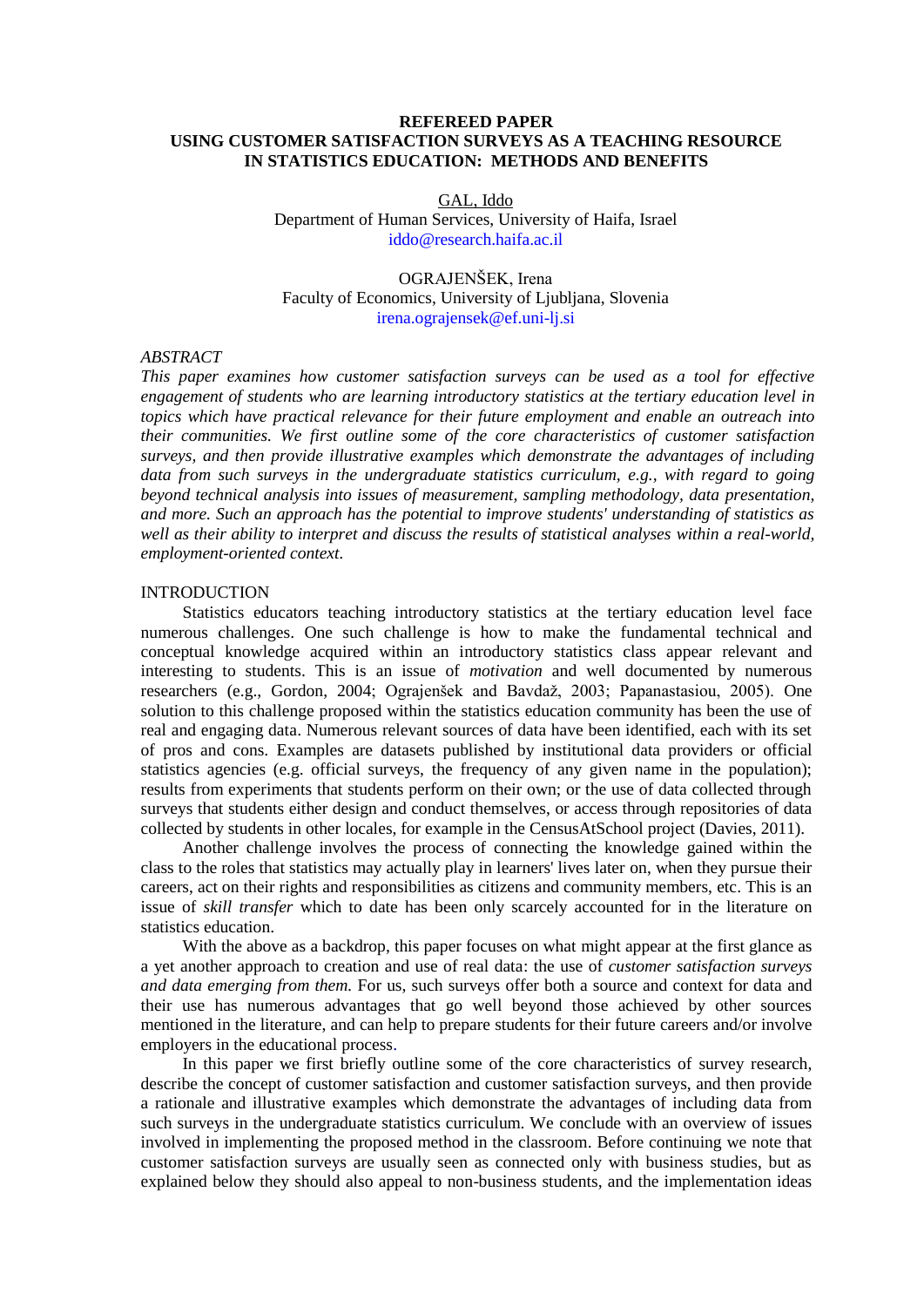can be easily adapted to serve diverse types of tertiary level introductory course on statistics.

# THE LINK BETWEEN SURVEY RESEARCH AND STATISTICS EDUCATION

The use of surveys and data from them in statistics classes requires that statistics educators are clear about how surveys connect with the goals of teaching statistics. These goals are quite open, with the two dominant expectations being creating people who can think like statisticians ("Producers"), or creating informed and critical users of statistics ("Consumers") (Jolliffe, 2003). Yet, it turns out that survey research itself is not viewed as a unified field of knowledge. Groves (1987) argues that the field of survey research has evolved through the somewhat uncoordinated contributions of statisticians, psychologists, political scientists, sociologists, and others, and is not in itself a discipline with a common language or set of principles.

This heterogeneity is reflected in the existence of different perspectives on survey quality, two dominant and established ones being the perspective of mathematical statistics (thinking in terms of bias and variance) and the perspective of psychometric theory, generally adopted by the social sciences (thinking in terms of validity and reliability of the measurement instruments, and hence of the inferences they support). Against this backdrop, Groves (1987) has differentiated among numerous roles that people involved in surveys could adopt, such as *data collectors* (generally not worrying about quality issues, substantive issues and technical aspects of analysis), *analysts* (assuming different interviewers or surveyors would obtain the same result from the chosen sample and focusing on substantive issues), *describers* (focusing on descriptive statistics and errors of non-observation based on the perspective of mathematical statistics), as well as other roles such as *modelers, measurers,* or *reducers.*

Introductory statistics courses at the tertiary level generally tend to address only some of the above roles (e.g., data collector, analyst). Further, personal experience teaches us that statistics are often taught in a vacuum in which no relation is established between substantive, methodological and technical issues. As a result, even if students understand the technical aspects of a statistical analysis, this understanding is disconnected from issues regarding survey methodology and quality (which can affect the interpretations given to the results of the analyses), and from substantive or conceptual issues (i.e., what are the constructs being analyzed, such as attitudes or needs or positions that respondents have on issues of interest, and why are they operationalised as they are in the actual methods used). Consequently, students may know how to manipulate and analyse data given to them and how to represent it in different graphical and/or tabular forms, but may not understand the deeper meanings of the data and findings, since there is no true "need to know" (i.e., the data are not connected with a meaningful question that has consequences in the real-world) and the context is not fully understood.

In the framework of a tertiary level introductory service courses of statistics, the dangers of teaching statistics in a vacuum are notable. We believe that the use of customer satisfaction surveys can help to reduce the limitations of current teaching and learning practices. Such use also has the potential to serve both "producer" and "consumer" perspectives as well as motivation and skill transfer issues, through outreach to the employment and community worlds from which customer satisfaction surveys and data emerge.

## SURVEY MEASUREMENT OF CUSTOMER SATISFACTION

As argued in the previous section, there is a need to establish a connection and maintain continuity between substantive, methodological and technical issues. With that in mind we look at three interlocking parts that illustrate a possible flow for ideas and discussions that may proceed in the classroom. Further ideas about implementation appear in the closing section.

*Conceptual/substantive underpinnings.* The discussion of a survey of any phenomena of interest to society requires some understanding of its meaning. Most students are probably familiar with the notion of "customer satisfaction" and would know that it relates to customers' judgement about a product or service (Oliver, 1997). Yet, the professional and scientific literature on service refers to two related but separate constructs: "customer satisfaction" and "perceived service quality." Full treatment of this complex topic is not possible in this brief paper (see, e.g., Zeithaml, Parasuraman, & Berry, 1990; Oliver, 1997). That said, we note that judgements of service quality are usually seen as more cognitive, based on "excellence" perceptions, and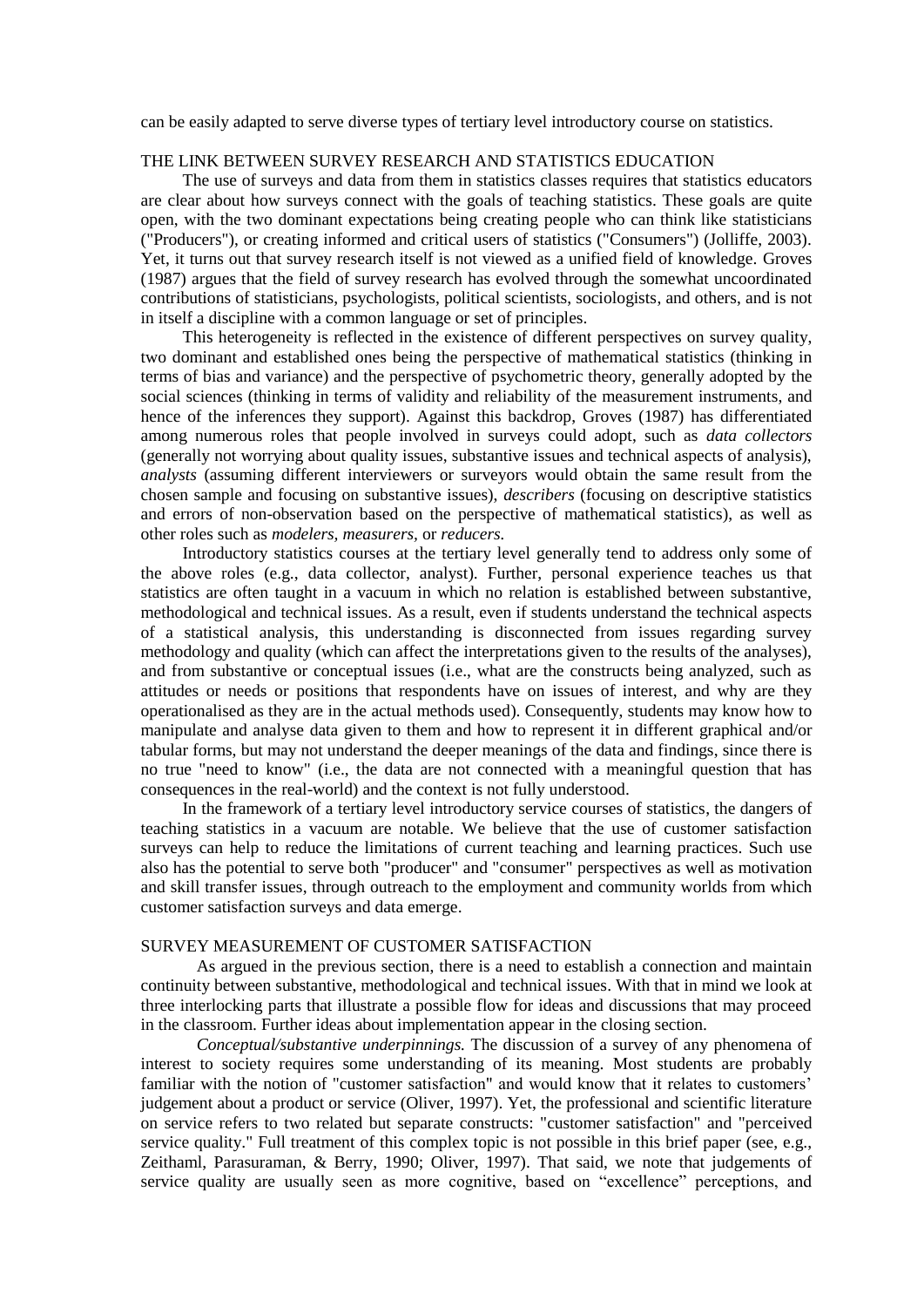constituting evaluations of specific attributes (e.g., cleanliness, speed), whereas satisfaction judgements are often seen as more emotional reactions that refer to less tangible and more personal referents such as need, enjoyment, or fairness. In this paper we refer only to "customer satisfaction", given that the concept is already familiar to students and part of everyday jargon. Furthermore, in reality service organizations usually do not distinguish between customer satisfaction and perceived service quality when designing surveys of customers, i.e., aspects of both of them are covered through different types of questions included in a survey, or by adopting a mixed method approach, i.e., collecting both quantitative and qualitative data.

*From conceptions to a measurement framework.* Service organizations in all sectors need to know how well they are satisfying customers' needs and expectations. To that effect, they have to translate general conceptions of customer satisfaction into concrete decisions about what to measure and what methods to use to collect data. It is important to explain to students the need to have a conceptual model that maps the key dimensions of the target construct as a basis for creating items in a questionnaire. A useful starting point in this regard is to describe the development of the SERVQUAL model (Zeithaml et al., 1990), a widely used model which views service quality as the gap between *expected* (what I want) and *perceived* (what I get) service attributes. The model specifies five key themes which research has shown that customers care about, and therefor service providers may want to measure in a survey: *tangibles* (physical facilities, equipment, appearance of personnel, etc.); *reliability* (the service provider's overall ability to perform the promised service dependably and accurately); *responsiveness* (willingness of front-line employees to help customers and provide prompt service); *assurance* (knowledge and courtesy of employees as well as their ability to convey trust and confidence); and *empathy* (individual care and specialized attention that employees and the company provide to customers). While other models do exist, and while not all of these five dimensions may always cover the essential aspects of service in all sectors, research has shown them to be stable and relevant across many industries, thus serving as a good starting point from which to discuss methods.

*Methodological and practical considerations.* Once a conceptual model of the construct is in place, service organizations face a wide range of applied isues. They need to discuss measurement issues, i.e, how to design a questionnaire that covers the key dimensions deemed important for the customers of that firm (Cronin & Taylor, 1992). Further, there is a wide range of methods and technical issues associated with collecting survey data about customer satisfaction. For example, data can be collected via different *modes* (printed surveys, phone surveys, Web/online survey). The *length* of the survey can vary considerably, from brief surveys involving 3-5 questions (such as customer reaction cards in restaurants) to longer surveys with 20-40 items covering the full range of SERVQUAL dimensions, or others. *Sampling methodology* may involve different techniques and sample sizes, e.g., organizations may use small convenience samples (e.g., a restaurant hopes that some customers respond to feedback cards), or large random, stratified samples that are carefully designed to represent a whole customer base or nation. Finally, surveys may be conducted on a different *temporal base* (daily, monthly, yearly). These and other related issues not mentioned here for lack of space, in combination, affect the quality, representativeness, credibility, and comparability of survey data.

Beyond discussing the technical issues outlined above, we believe that students need to understand where data come from, grapple with at least some of the considerations affecting the choice of research methods in the real world, and also develop some sensitivity to limitations of quantitative techniques (Gal & Ograjenšek, 2010). They could be introduced, for example, to the idea that methodological decisions about sample size and data collection mode (e.g., face-to-face interview vs. a phone interview) imply costs in terms of money, time, and other resources. A class discussion could examine the advantages and disadvantages of covering all or only some of the five dimensions and the number of questions used to assess each dimension, pointing to issues such as the depth of understanding of how customers feel/think about a range of topics, speed and cost of data collection, respondent burden and its impact on possible respondent dropout and how this affects the quality of the resulting sample and data, and so forth.

# WHY USE CUSTOMER SATISFACTION SURVEYS IN STATISTICS INSTRUCTION?

The goals of statistics courses are usually described on two levels, one pertaining to the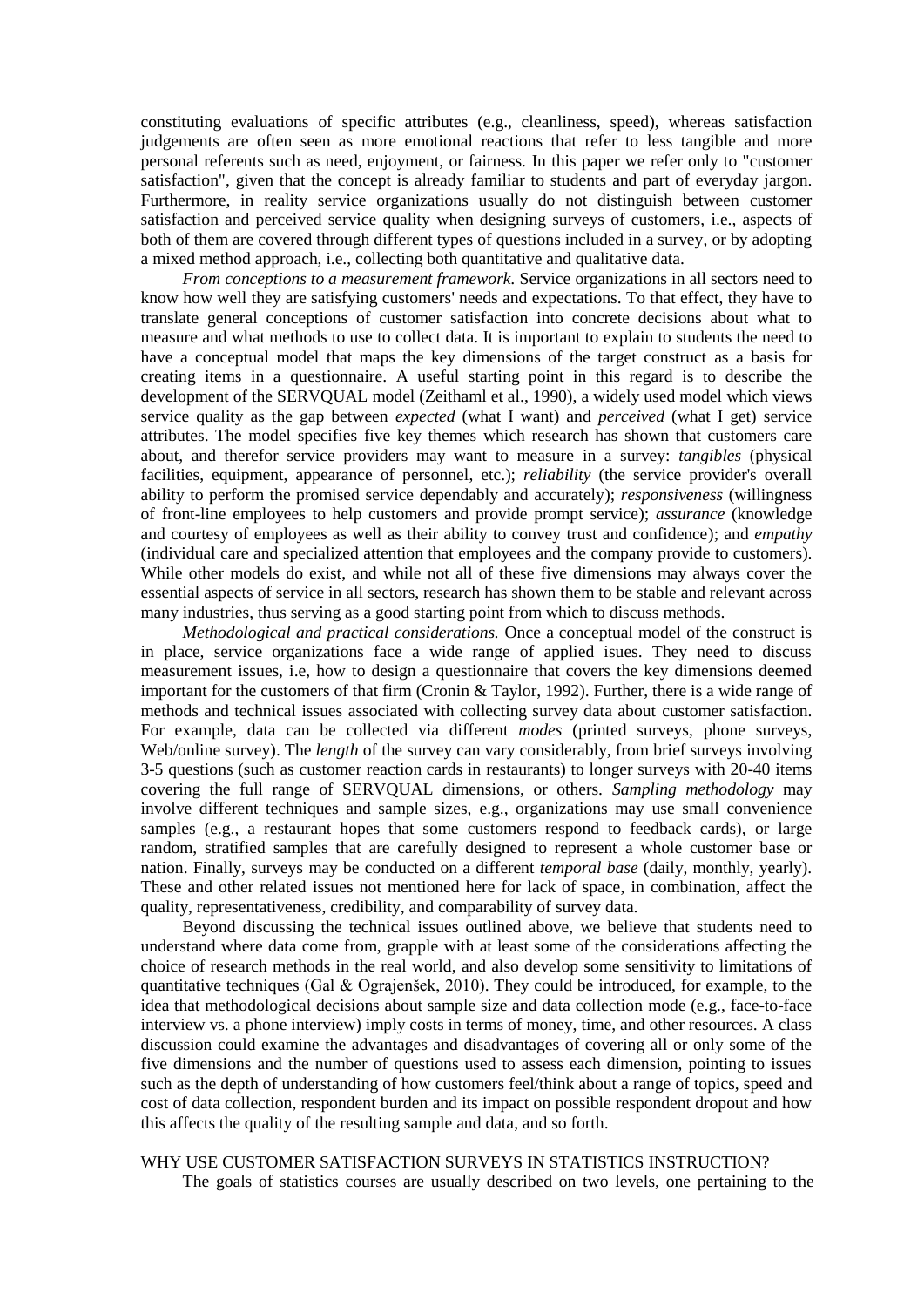material to be covered (descriptive statistics, correlation, probability, etc), the other relating to "hopes", i.e., students will think as statisticians, behave in a statistically literate way as adults, whether as "producers" or "consumers" of data (Gal, 2002; Gould, 2010). However, on a more tangible level, a key role of statistics is to support managerial functions and enable informed decision-making in organizations. The service sector is by far the largest employment sector in most western societies, and thus the sector in which students are most likely to work. That means that students are bound to bounce into the concept of customer satisfaction sooner rather than later in their professional life. A discussion of customer satisfaction surveys (including conceptions, methods, instrument design, data analysis, reporting, and so forth, as illustrated earlier) can therefore demonstrate the actual uses of statistics and of selected research methods issues in the world of work, and show students the relevance of what they study to workplace processes.

Beyond the above, the proposed approach has additional advantages, such as the following:

- 1. *Enhanced experience, relevance and motivation.* All students are clients of some service organizations, and many know of somebody working in such organizations. Hence, the contexts within which customer satisfaction data are generated, the reasons for collecting such data, and the possible ramifications for service organizations of "good" or "bad" findings can all be intuitively meaningful and easily understood by students.
- 2. *Improved grasp of situational constraints and their effect on analytic methods.* The context within which customer satisfaction data are collected lends itself well to presenting the need for data reduction and selectivity in presenting results. Students will understand that when longer surveys are used, it is not possible to analyse and present to management results for each question separately. Rather, data have to be grouped and formed into broader indices (or factors), e.g., calculated as the average of several simple items. Hence, students can play with levels of aggregation both during the analysis stage and in class presentations.
- 3. *Naturally create a need for statistical comparison.* One of the key limitations of working with a single dataset is that it does not satisfy a real "need to know"—it only simplifies the introduction of procedures and of a variety of technical manipulations of the data. In contrast, when customer satisfaction surveys are analysed, the data naturally lends itself to the comparisons that all organizations must make in the real world, whether of results from the current survey to a prior survey ("Are we improving over time?"), to other organizations ("Are we doing better than the competition?") or even to other sectors (the latter is the underlying logic of the American Customer Satisfaction Index (Fornell et al., 1996).
- 4. *Strong justification for using technology.* Not only can we link statistics to methodology, but demonstrate how this link is supported with modern technology when detecting trends, comparing samples, showing trends dynamically in time (as Rosling [2010] manages to do very successfully), visualising data in 3D, etc.
- 5. *Transfer of skills.* By designing and testing a questionnaire, going through the process of data collection, data matrix creation, data cleaning and aggregation, data analysis and interpretation as well as report preparation and delivery, students face challenges similar to that on their workplace. (This can be of benefit regardless of whether their job description will be that of an analyst or an informed consumer of other people's survey results).

We believe that statistics educators who seek ways to enhance the perceived relevance of key ideas being taught, will be able to find further items to add to the list above.

#### DISCUSSION

One of the main problems statistics educators working in a tertiary introductory statistics context usually face is a crowded curriculum. We thus envision different ways or levels of involvement at which customer satisfaction surveys can be incorporated into instruction. Perhaps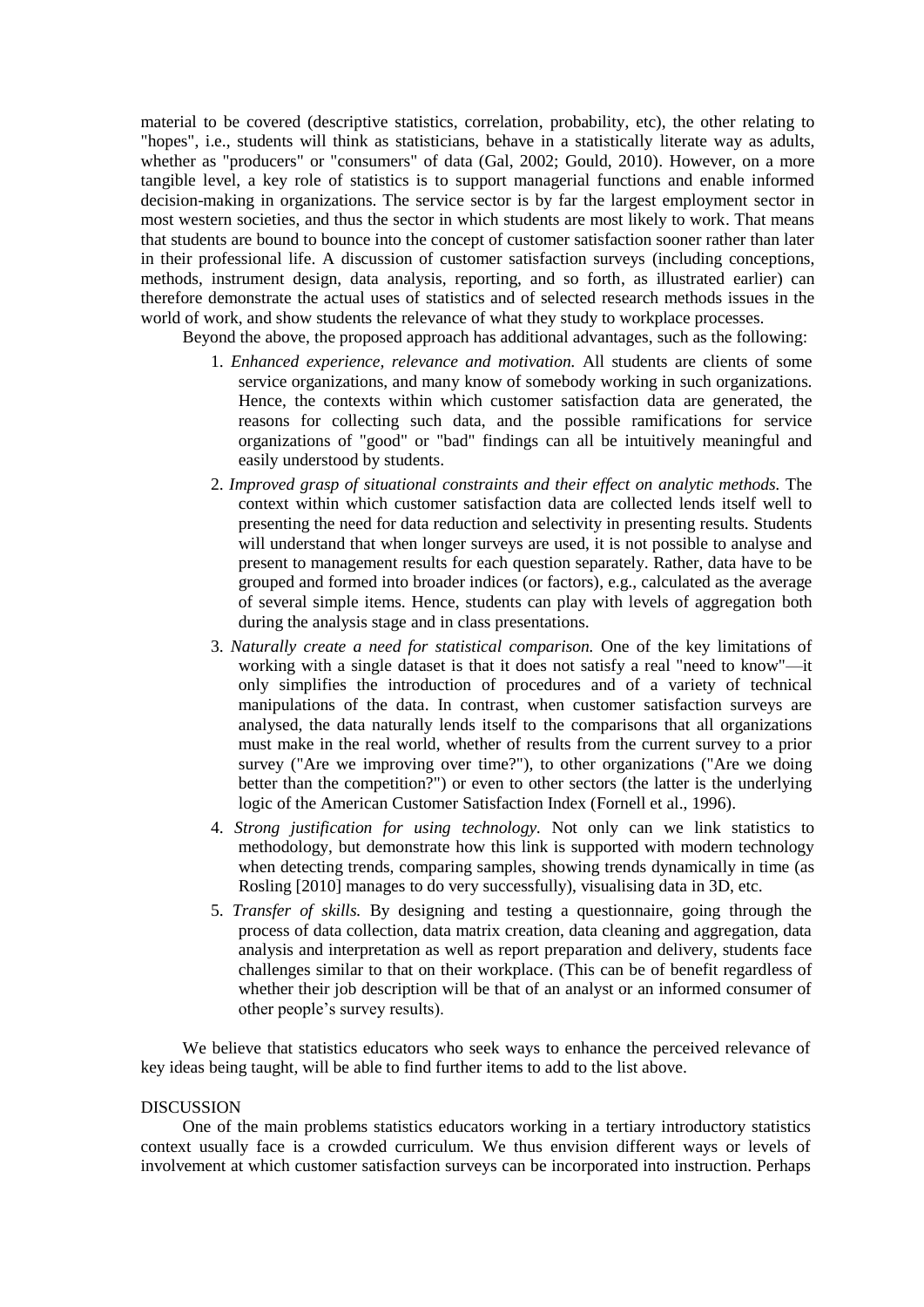the simplest way, though a superficial one, is to refer to such surveys throughout the course as illustrative examples for contexts in which surveys, and hence the statistical design and analysis they require, are an inherent, needed aspect of organizational life and of relevance to students' future careers.

At a more involved level, customer satisfaction surveys could be used as a context for discussion of methodological topics that emerge at different stages of an introductory course. For example, students could be asked to find real-life examples of satisfaction questionnaires and evaluate them from a methodological perspective, e.g., in terms of quality of question phrasing and type (open-ended, Likert-type, etc), discuss measurement scales for different clusters of items, or prepare a codebook which is the basis for datafile creation. Using a specific questionnaire and its items and length in mind, students could be asked to discuss how they would approach sampling, e.g., needed sample size, how to get enough respondents, coping with non-response, and how these affect the representativeness and credibility of the resulting data.

Going beyond survey design and sampling, using a specific questionnaire that they analysed earlier, students could reflect on the information needs of the real users of that survey, e.g., a manager or a business owner. They could be asked to generate different questions of interest to the users who designed that survey, and reflect on how the data could be analyzed in order to answer such questions: how the data can be visualized, or what techniques could be used to address descriptive (e.g., "how satisfied are our customers") versus inferential questions (e.g., "are customers who come in during peak hours less satisfied than those who come during relaxed times"). In our experience, students often experience a statistics course as learning a series of disconnected procedures without understanding when they can be used and for what purpose. Thus, there is an educational benefit in turning the process around, by starting from real questions of data users, and then have students reflect on the value of different statistical techniques in this regard.

A deeper level of usage of customer satisfaction surveys is via using data from real surveys generated by service organizations in the community, as a basis for class analysis which the instructor performs in front of the class, or for students' projects. In our experience, organizations (especially small ones) often lack skilled employees to carry out advanced statistical analyses. Hence, they either have to hire expensive consultants, or conduct a superficial analysis of the data on their own, if at all. As a result, service organizations will often be willing to share data (once anonymity arrangements are worked out), in exchange for receiving free analytical insights.

Another approach that has the potential to boost student motivation and prepare them for career life, is to solicit guest lectures. It turns out that both employees of market research agencies and representatives of service organizations (commercial, public, nonprofit) enjoy visits to classrooms. For market research agencies this is an opportunity to present themselves and their activities to potential future clients. Managers like to share their views on how results of what the corporate world nowadays refers to as ‗business intelligence' influences their thinking and describe business decision-making processes.

Overall, the ideas sketched in this paper suggest that statistics instruction can link substantive and methodological issues via problem-based elements, i.e., focus on the "need to know" that exists in real workplace situations. This can help students to see that in real life, they may be in positions where they are both "consumers" and "producers" of data (Gould, 2011), and realize that numerous statistical and methodological issues are part and parcel of every research process in applied settings and hence familiarity with the logic and technical details of statistical analysis is imperative. Of course, such expectations have to examined in future research.

## **REFERENCES**

- Cronin, J. J., & Taylor, S. A. (1992). Measuring service quality: A reexamination and extension. *Journal of Marketing*, 56(3), 55-68.
- Davies, N. (2011, in press). Developments of AtSchool projects for improving collaborative teaching and learning. *Statistical Journal of the IAOS*, 27(3).
- Fornell, C., M., Johnson, D., Anderson, E. W., Cha, J., & Bryant, B. E. (1996). The American customer satisfaction index: Nature, purpose and findings. *Journal of Marketing*, 60(4), 7-18.